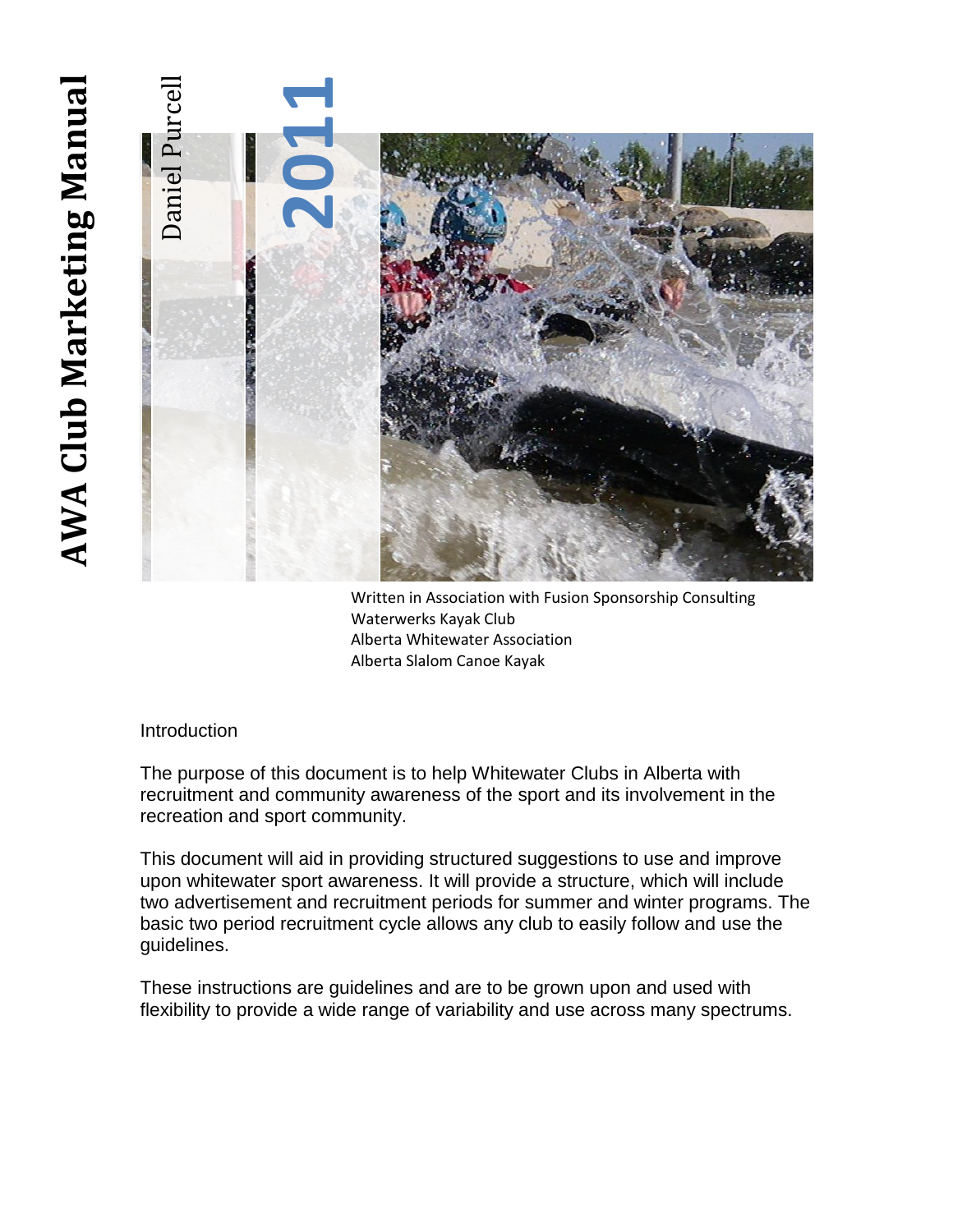Five easy steps to follow

- 1. What product are you providing ?
- 2. What is your target market ?
- 3. What is your pricing strategy ?
- 4. What is your advertising medium ?
- 5. How and when do you use your advertising medium ?

# **THE PRODUCT**

Step one: What does you're Club offer to its Members and the Public ?

The first step is to outline any and all services that it provides for its members and/or potential members. When someone signs up for your club membership what products and/or services is he or she provided with? Make a list of all products and services. The products and services could be provided for free, for short term periods for a fee, long term access with membership

|                     |                                    |                |              |                       |             | Member         |
|---------------------|------------------------------------|----------------|--------------|-----------------------|-------------|----------------|
|                     | Service / Product /                | Value          | Unit / Time  | Club Fee              | Unit / Time | <b>Benefit</b> |
|                     |                                    |                |              | (Free, Rental, Lease) |             |                |
|                     | Access to Boats                    |                |              |                       |             |                |
|                     | Pool Kayaks                        | $$1,200$ /boat |              | Free                  | at pool     |                |
|                     | River Running Kayaks               | \$1,200 /boat  |              |                       |             |                |
|                     | Creekboats                         | \$1,350 /boat  |              |                       |             |                |
|                     | Playboats                          | \$1,200 /boat  |              |                       |             |                |
|                     | Slalom race boats (K-1, C-1, C-2)  | $$1,500$ /boat |              |                       |             |                |
|                     | Canoe Polo kayaks                  |                | \$800 /boat  |                       |             |                |
|                     | Downriver kayaks                   | \$1,500 /boat  |              |                       |             |                |
|                     | Kids Kayaks                        |                | \$750 /boat  |                       |             |                |
|                     | $K-2's$                            | \$1,500 /boat  |              |                       |             |                |
|                     | Inflatable kayaks                  | \$1,200 /boat  |              |                       |             |                |
|                     | Sea kayaks                         | \$2,000 /boat  |              |                       |             |                |
|                     | Canoes                             | \$1,500 /boat  |              |                       |             |                |
|                     | Stand Up Paddleboards (SUP's)      |                | \$700 /board |                       |             |                |
| Access to Equipment |                                    |                |              |                       |             |                |
|                     | Paddles                            | \$150          |              |                       |             |                |
|                     | Sprayskirts                        | \$120          |              |                       |             |                |
|                     | <b>Helmets</b>                     | \$75           |              |                       |             |                |
|                     | Personal Flotation Devices (PFD's) | \$100          |              |                       |             |                |
|                     | <b>Access to Paddling Clothing</b> |                |              |                       |             |                |
|                     | Wetsuits                           | \$100          |              |                       |             |                |
|                     | <b>Booties</b>                     | \$20           |              |                       |             |                |
|                     | Splash Tops                        | \$100          |              |                       |             |                |
|                     | Dry Tops                           | \$200          |              |                       |             |                |
|                     | Fleece                             | \$50           |              |                       |             |                |
|                     | Gloves / Pogies                    | \$35           |              |                       |             |                |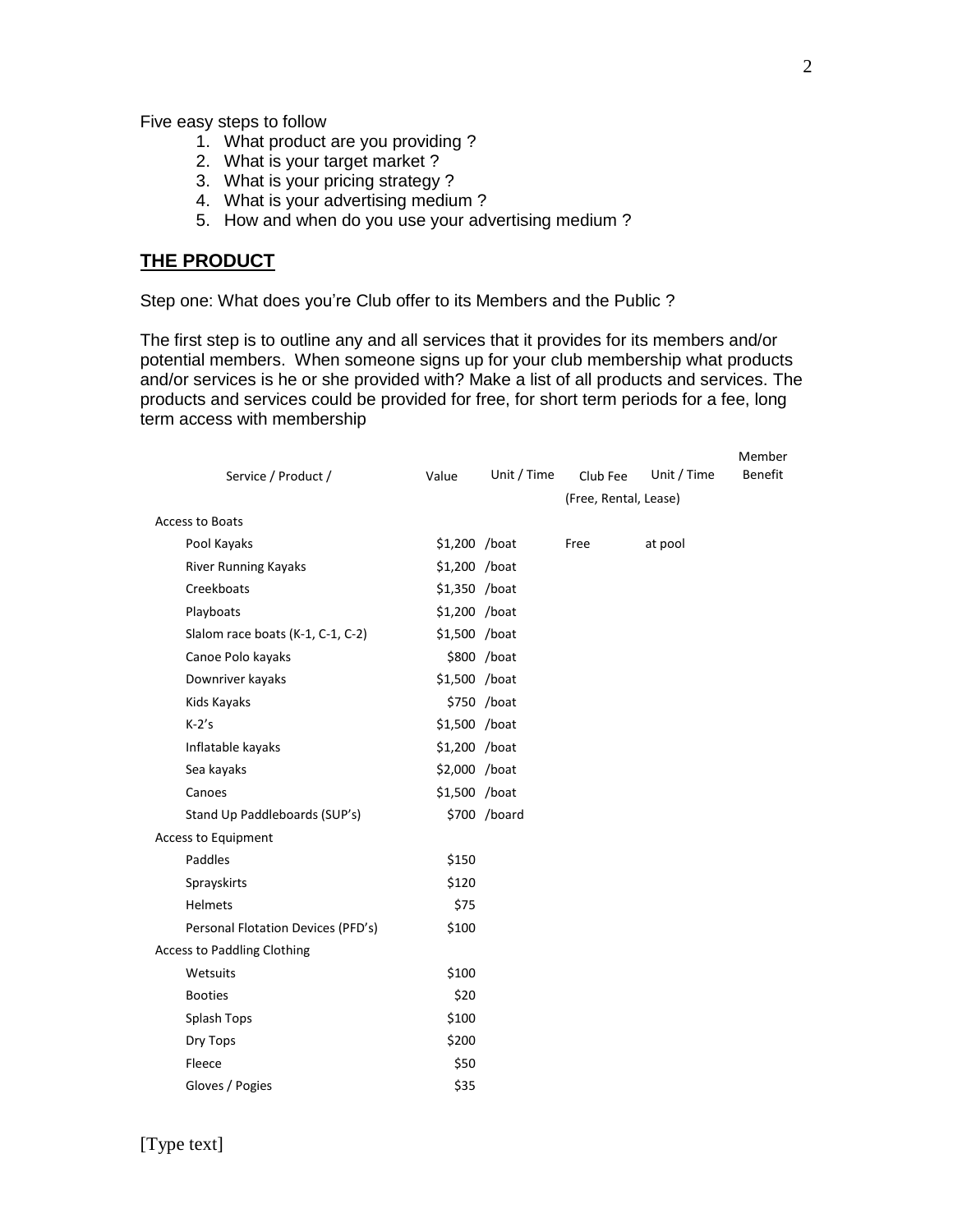| Service / Product /                 | Value      | Unit / Time       | Club Fee              | Unit / Time   | Member Benefit |
|-------------------------------------|------------|-------------------|-----------------------|---------------|----------------|
|                                     |            |                   | (Free, Rental, Lease) |               |                |
| <b>Access to Facilities</b>         |            |                   |                       |               |                |
| Pools                               | \$75 /hr   |                   |                       | \$10 /person  |                |
| Club house                          | \$200,000  |                   |                       |               |                |
| <b>Boat Storage Bin</b>             | \$15,000   |                   |                       |               |                |
| Lakefront                           |            |                   |                       |               |                |
| Canoe Polo pitch                    | \$10,000   |                   |                       |               |                |
| Slalom Course                       | \$10,000   |                   |                       |               |                |
| Access to Leadership Resources      |            |                   |                       |               |                |
| <b>Trip Leaders</b>                 |            | $$100$ /day       |                       | 20 /person    |                |
| Instructors                         |            | $$150$ /day       |                       | 25 /person    |                |
| Coaches                             |            | \$200 /day        |                       | 30 /person    |                |
| <b>Organizational Leaders</b>       |            | $$150$ /day       |                       | 25 /person    |                |
| <b>Access to Club Programs</b>      |            |                   |                       |               |                |
| <b>Winter Pool Lessons</b>          | $$125$ /hr |                   |                       | \$15 /person  |                |
| Winter Pool Drop-Ins                | \$100 /hr  |                   |                       | \$10 /person  |                |
| Winter Pool Canoe Polo league       | $$75$ /hr  |                   |                       | \$10 /person  |                |
| Winter Pool Slalom Training         | $$75$ /hr  |                   |                       | \$10 /person  |                |
| Lake Lessons                        |            | $$30$ /hr x 2 hrs |                       | \$10 /person  |                |
| Lake Drop-ins                       |            | $$30$ /hr x 2 hrs |                       | \$10 /person  |                |
| River Kayak Lessons                 |            | $$45$ /hr x 4 hrs |                       | \$36 /person  |                |
| <b>River Runs</b>                   |            | $$45$ /hr x 3 hrs |                       | $$10$ /person |                |
| Summer Kayak Camps for kids         |            | \$250 /week       |                       | \$10 /person  |                |
| Summer Kayak Camps for adults       |            | \$300 /week       |                       | \$10 /person  |                |
| Summer Kayak 1/2 day camps for kids |            | \$200 /week       |                       | \$10 /person  |                |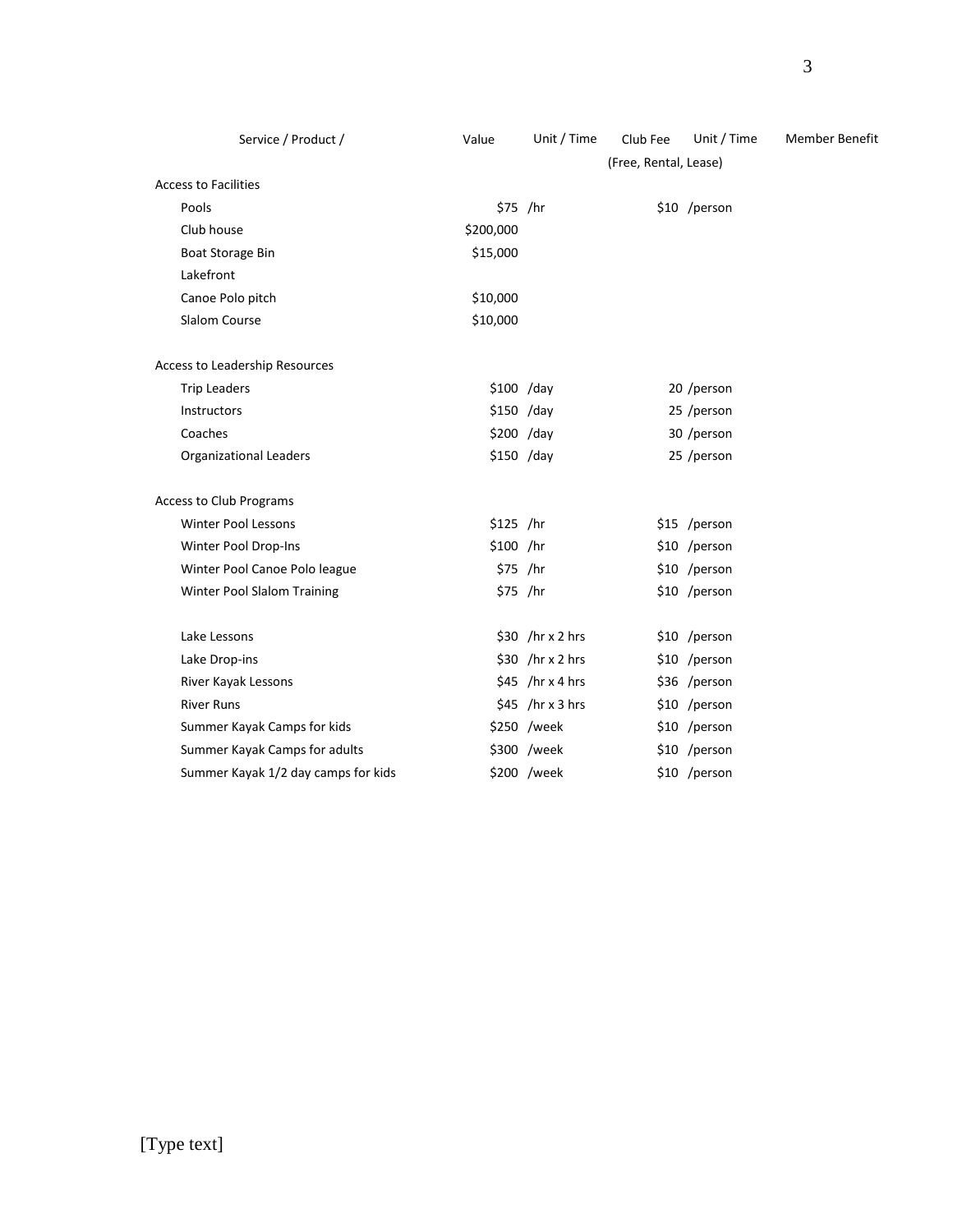After you have made your list of all products and or services you must now determine which product or service is offered in each of the two annual periods (as explained below)

# *Annual Product and Service periods*

Each period is determined by the time of year and will be different for each club. The periods will be known as Summer Programs and Winter Programs

*Summer Programs* will consist of any programs run throughout the summer months including those from April or May until September or October.

*Winter Programs* will consist of any programs run throughout the winter months including those from October or November until February or March.

Each Club will have to determine how long it would like to make its Program Cycles. Each club must take into consideration how active its club members are and determine if it is viable to either shorten the program cycles because of a small member base or lengthen the cycle period due to a large member base.

Each club must determine what products and services it is going to provide. A club should not over extend by trying to offer too many products. Stick with the motto of "less is more". Each club should choose a few programs it has had or thinks it will have success with and stick to those, especially new clubs or relatively small clubs. We need to be very specialized and focus on a few things initially and once we do them well then we expand into a broader member base.

Summer programs may include these things.

# *Adult Program*

An adult specific program, that provides instruction on river running and basic river skills. This will include trips and lessons for adults interested in recreational paddling. The adult night should encompass a fun evening to try something new or meet up with your old paddling pals and just have a good time. It should run once or twice a week with the occasional weekend trip from late spring all the way through the fall.

# *Family Night*

A time where the whole family can get out and try something new together or mom and dad can teach the kids all they know about paddling. Usually once a week and may include one weekend trip depending on interest.

# *Youth program*

The parents get to come by and drop the kids off or stay and cheer them on. A youth program would run two times a week and could include several weekend trips. The kids would learn from qualified coaches on how to safely run rivers, play canoe polo, and compete in whitewater slalom. These kids are meant to feed the Alberta high performance programs and eventually the provincial and national teams in slalom, freestyle or canoe polo. The kids would learn a wide range of disciplines and compete in polo tournaments, freestyle competitions and slalom races and would do river running trips to build their knowledge and skill of paddling.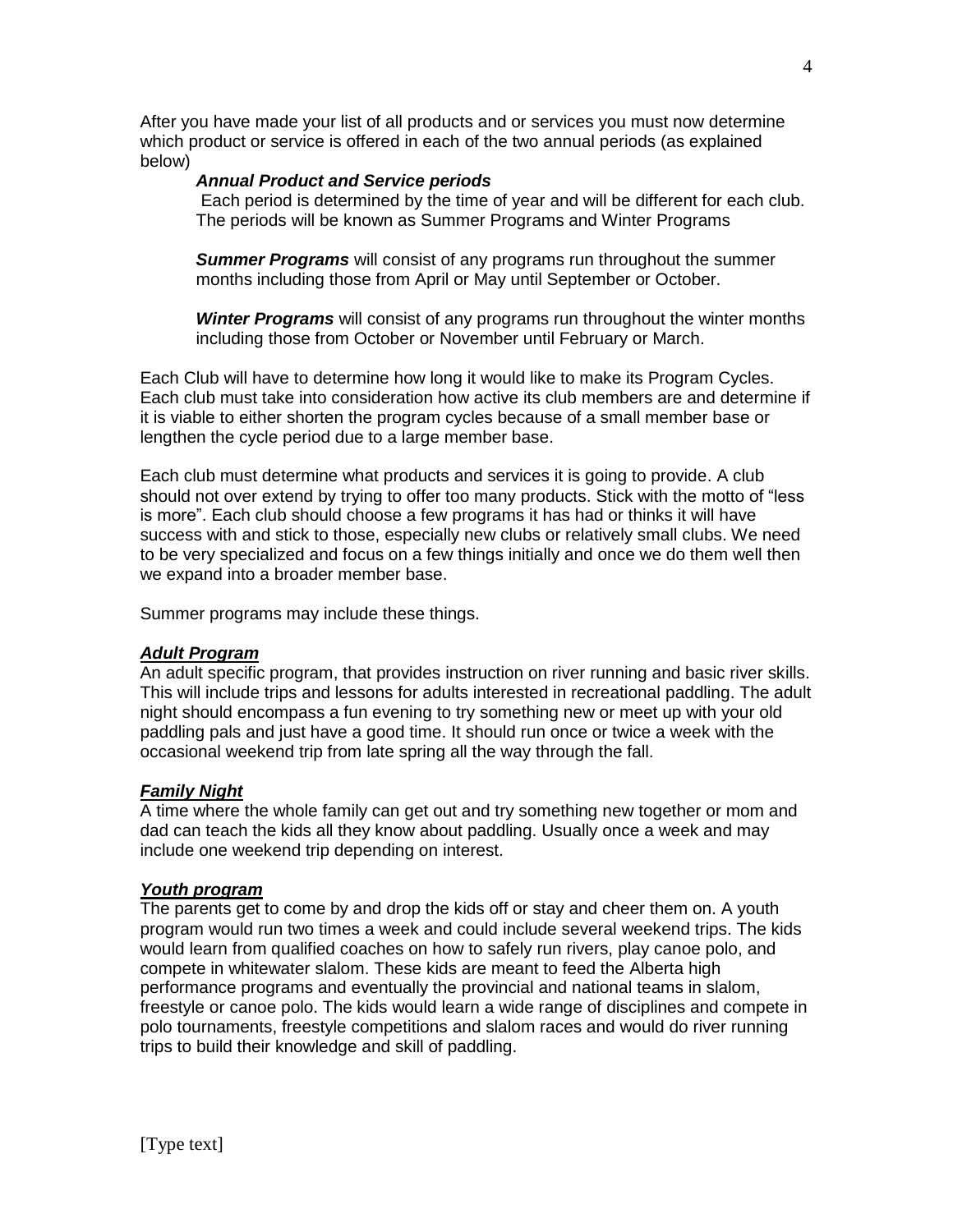# Winter Program

### Pool sessions

Weekly pool sessions that would be drop in or scheduled depending on interest. The pool sessions would include

### Beginner lessons

The pool is a safe warm easy place to learn basic stroke technique and paddling skill.

### Rolling Sessions

Learning how to roll in the pool is much more appealing to someone who maybe just started to paddle and has the basics but still needs to learn to roll. Make these once a week and drop in is best but be sure to keep the cost low because most people are still unsure just how interested they are in perusing the sport and don't want it to break the bank.

# Indoor training and events

For kids in the high performance or youth program who want to continue training and competing in the winter indoor events, races and training sessions is a great way to keep kids coming back for more in the summer.

### **Trips**

Some clubs will hold enough year round interest to promote and organize trips for adults and youth to warm climate destinations such as Mexico, California and Australia.

Step Two: Getting the Message out there using marketing and advertisement tools

Every club should have

- A business card for all coaches and admin, it can be general and have one "club" phone number web page and email address because club personnel change from year to year you don't want to have to be always changing your business cards, so just have one.
- A pamphlet every club should have a pamphlet for distribution; it can be basic and explain all the clubs services and products. These pamphlets should be distributed in paddle and outdoor shops as well as tourism and town information centers.
- A poster format should be ready to use for upcoming events.
- A press release format should be ready for events that the club is hosting. A good format to follow and reference can be found here <http://www.emailwire.com/press-release-format.php>or a free online press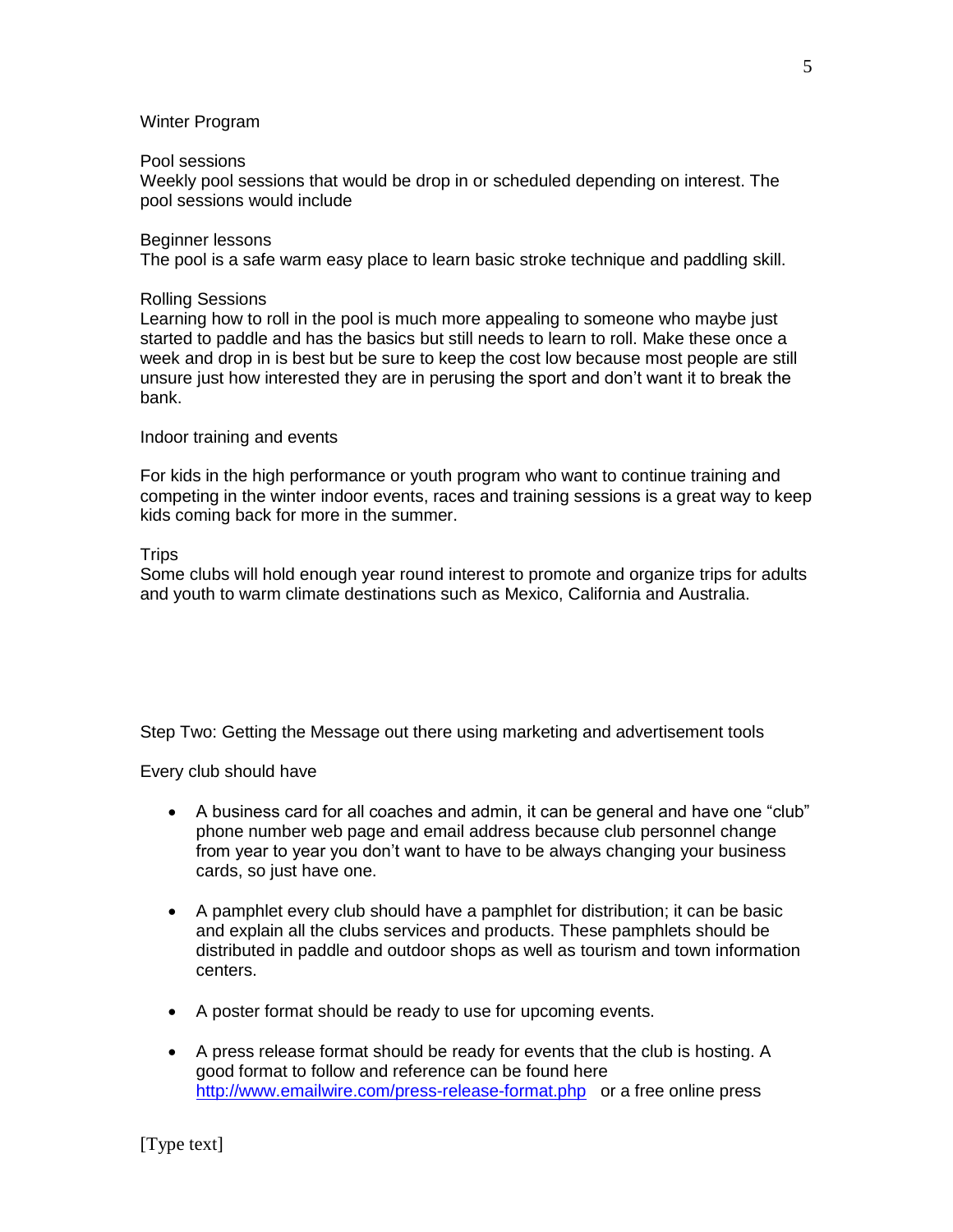release template builder can be found at <http://www.canadaone.com/promote/newsrelease4.html>it has a lot of

information and contact lists for news wires and for getting your message out there.

- A web page is Very important there are free easy ways to make a web page such as wordpress.com blogspot.com. Another very effective way to keep people updated especially for existing club members is to be on face book, it is free and very effective way to organize events and keep people updated on the club and its events.
- An optional promotion tool but one I would highly recommend is a promotional video for the club. You can play it at trade shows; recruitment nights put it on your web page. This gets all the club members involved with the making of it not to mention all the kids will be showing their friends and family. An example of such a video can be found here <http://www.youtube.com/watch?v=T5HHCywcBRE>

Ways the club should be advertising

The use of News paper articles: get a hold of your local newspaper and often. If you send in a prewritten article they will be more than happy to put it in the paper, best of all its free. Adds in the local newspaper are also very effective but will usually cost a little bit of money.

Magazine articles and print ads

Outdoor magazines such as rapid magazine, canoe and kayak magazine, explore magazine, and many more are great ways to let people know whom you are and what you have to offer. If you can get your club in the magazine as a written piece it is a great way to advertise for free. Often you just have to send the magazine an email. If you are looking at a more permanent guarantee that people will know whom you are there is always the print add. Often a little bit of money targeted towards the right crowd goes a long way, so consider it but do your research. The magazine should be able to provide you with numbers of how many people in each demographic will be seeing your add.

### **Television**

Is the most effective way to advertise to a wide demographic but can also be the most expensive. There are alternatives to actually producing a commercial for TV. A news piece on your club or athletes is free and often very effective, just be sure that the club is mentioned numerous times and contact info is available. Another free form of advertisement is the community broadcast of events that stations such as CTV do to promote events in the community, it is free however you must prepare a press release well in advance to be sure it gets aired.

Radio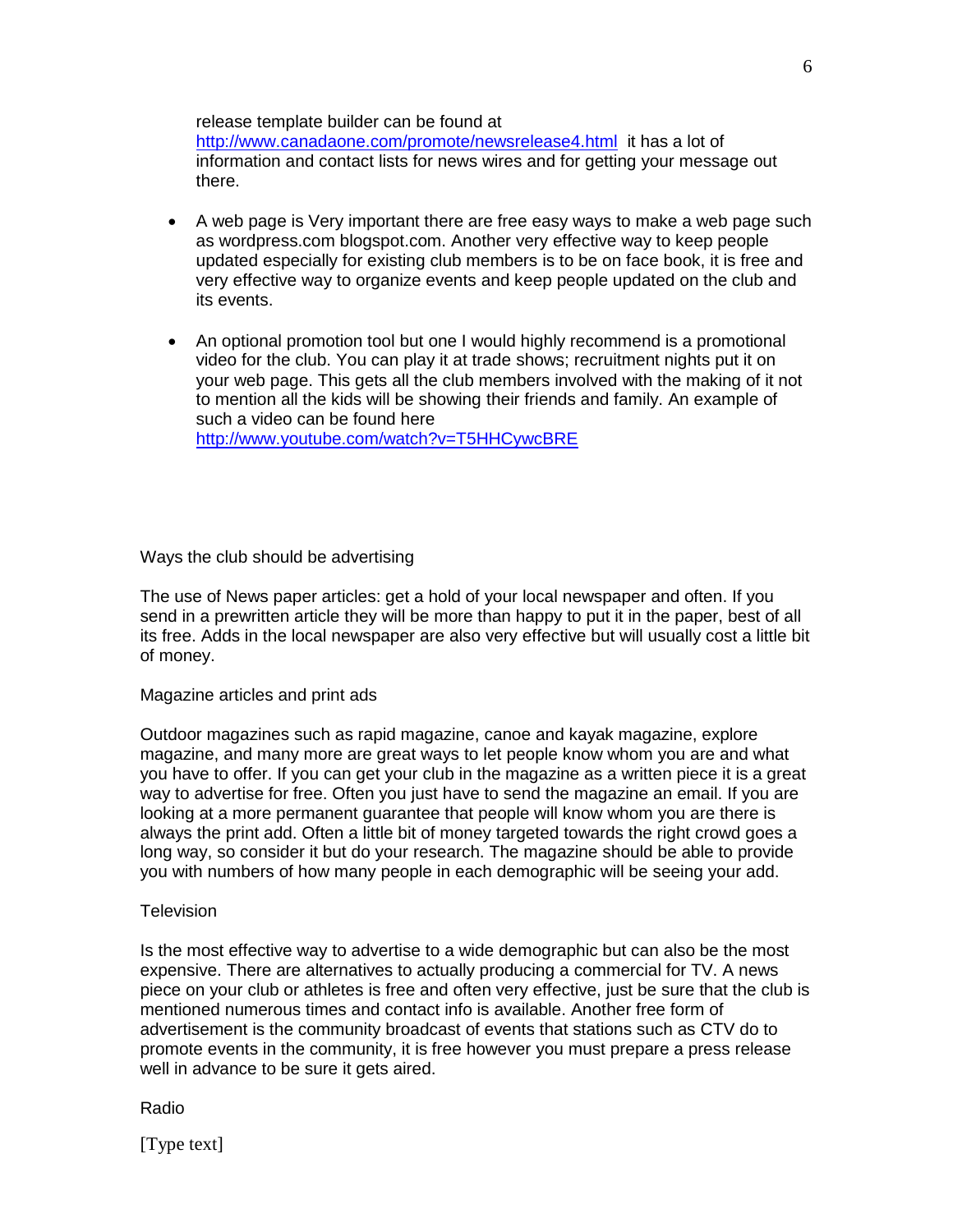Radio advertisement is the second most effective form to advertise to a wide demographic however, the demographic is more specific than TV so be sure to pick the correct radio station that will broadcast to your demographic of interest. Free advertisement on the radio is also very easy to do. Free community events broadcasts are a great way to get your event out there as well as a simple email to one of the dj's can also get you mentioned on air very easily.

### Internet

Internet advertisement is fast becoming the best way to get your name out there. Best of all it can be the most inexpensive. Paid advertisement on face book can cost as little as 5 dollars a month. Better yet you can simply create a group on any of the social networking sites and get people to invite their friends and self promote the club and its events.

A great new strategy for online advertisement is to give away prizes to people who "like' your page. This creates a large following on your facebook fan page so every time you make a new event or post a large amount of potential members are seeing it. I would highly recommend performing several "like" giveaways a year to maintain and build a large fan base.

# Community Promotion

You should have posters and pamphlets available at all your local paddle shops, outdoor and sports stores. Your rec centers including swimming pools, curling rinks and hockey rinks should be used to recruit and inform active people about your sport. A free demo day at the pool, a booth at the local hockey rink with some cool video and boats for kids to sit in are all ideas that have and will continue to work. Kids who are going to get involved with our sport are statistically already involved in mainstream sports such as hockey, soccer and baseball. Statistically the parents of active kids are also active so the best place to recruit people and promote your club is at other sporting events and complexes.

### Sports and Leisure Shows

Get out and show off your stuff at public events. Book a booth at the next local outdoor show, RV show or anything that will create an attraction without you personally spending a lot of resources getting people to come see what you have to offer.

Step Three: Make an advertisement schedule:

The final step is for your club to decide on which advertisement is best suited to its budget, location, demographic and will yield the best results.

In order to decide on your sources of advertisement first look at your available resources to determine an advertisement and recruitment budget. Every club should have this in their budget, no matter how large or small.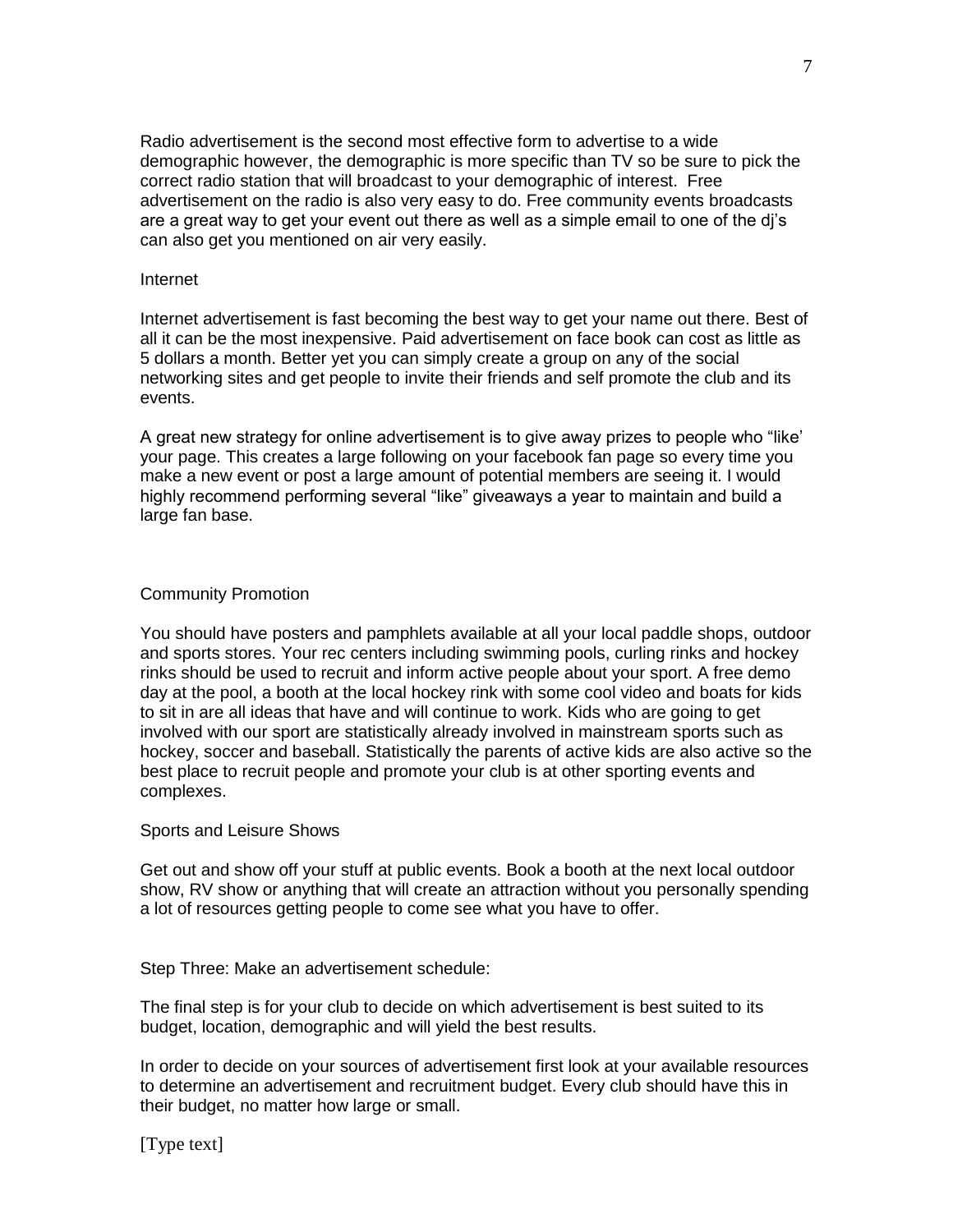Next you have to take a look at what demographic you would like to focus on. It is recommended (seen above) to focus on parents that have kids already involved in sports. You can focus on parents to both up your youth and adult numbers. Decide on one demographic to focus on for each of the program cycles (youth, adults, specific ages or school grades). Take a look at where you have had the most success as well as where you need to improve and then choose to focus on one at each cycle.

After choosing the advertisement avenues ( TV, Radio, Internet, print) a schedule must be made to when each advertisement will go out prior to an event or program cycle.

The outline of a schedule is as follows.

# TV

6 months prior to the start of any major event or program you should have a press release to all TV stations that you are going to use. The community events calendar can be reduced to 5 weeks prior. They will not air right away but you should inform them 6 months ahead and again 4 weeks prior to the start of the event or program.

### Radio

4 weeks of notice should be given prior to event or program start and then again 2 weeks prior to the event.

### Magazines

8 weeks prior to the event, given that the magazine has a monthly circulation. The article will be present in the magazine the month before the event or program starts.

### **Newspaper**

4 weeks prior to the event should be given and then again 1 week prior to the event or program starting. Two or three articles all at different points in time will be produced to promote the event or program.

# Internet

4 months prior for any major event and again at 6 weeks and again 2 weeks prior. A press release should be updated to remind people so they don't forget about the event or program starting.

Your club Advertisement schedule may look like this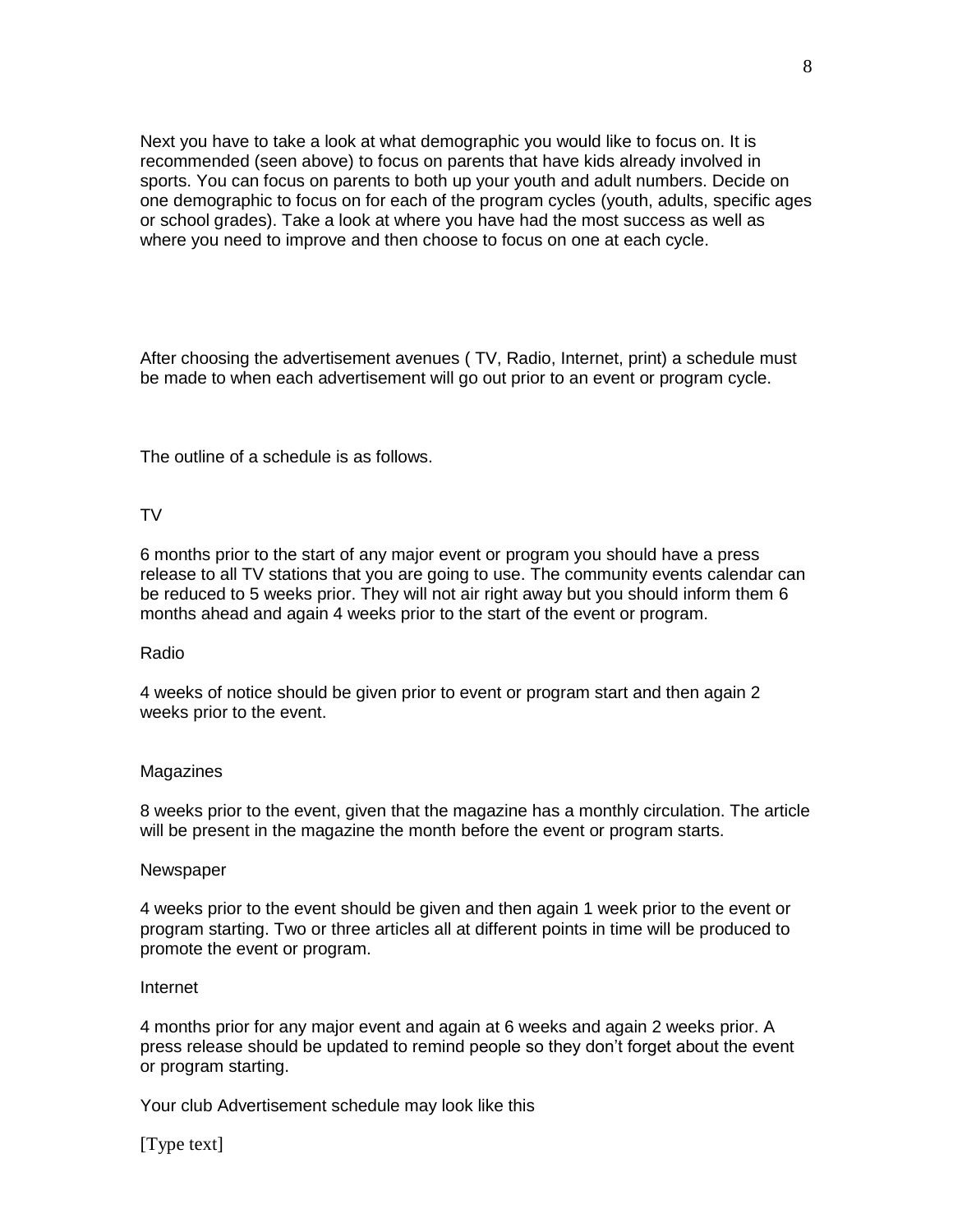# Summer Program

Your summer program starts in late May.

# Internet

All possible Internet advertisement, including free community web pages, paid advertisement and your own web page will be posted in February with updates in March as well as May Prior to the event.

# Magazines

In March, magazines should be contacted and articles submitted for print in April.

# TV and Radio

TV and radio should be notified in late April and again in early May for the community calendar announcements.

# **Newspaper**

Should be contacted at the beginning of May and then again in mid May for article submissions.

# Community advertisement

In mid April the first of posters and pamphlets should be present in all community areas suitable for attracting new members. The posters and pamphlets should again be updated mid May for one last push to gain attention.

After you have put together your plan of attack you must also make sure to keep your members from the previous year aware that the new season is approaching. Emailing and contact lists should be kept readily available for use in such purposes.

Recommended Updates to Marketing plan to be completed.

The design and production of templates for the use of advertisement should be professionally developed by the AWA for club use. (Each club should also have an updated logo designed)

- Business card template
- Letterhead template
- Event Poster template